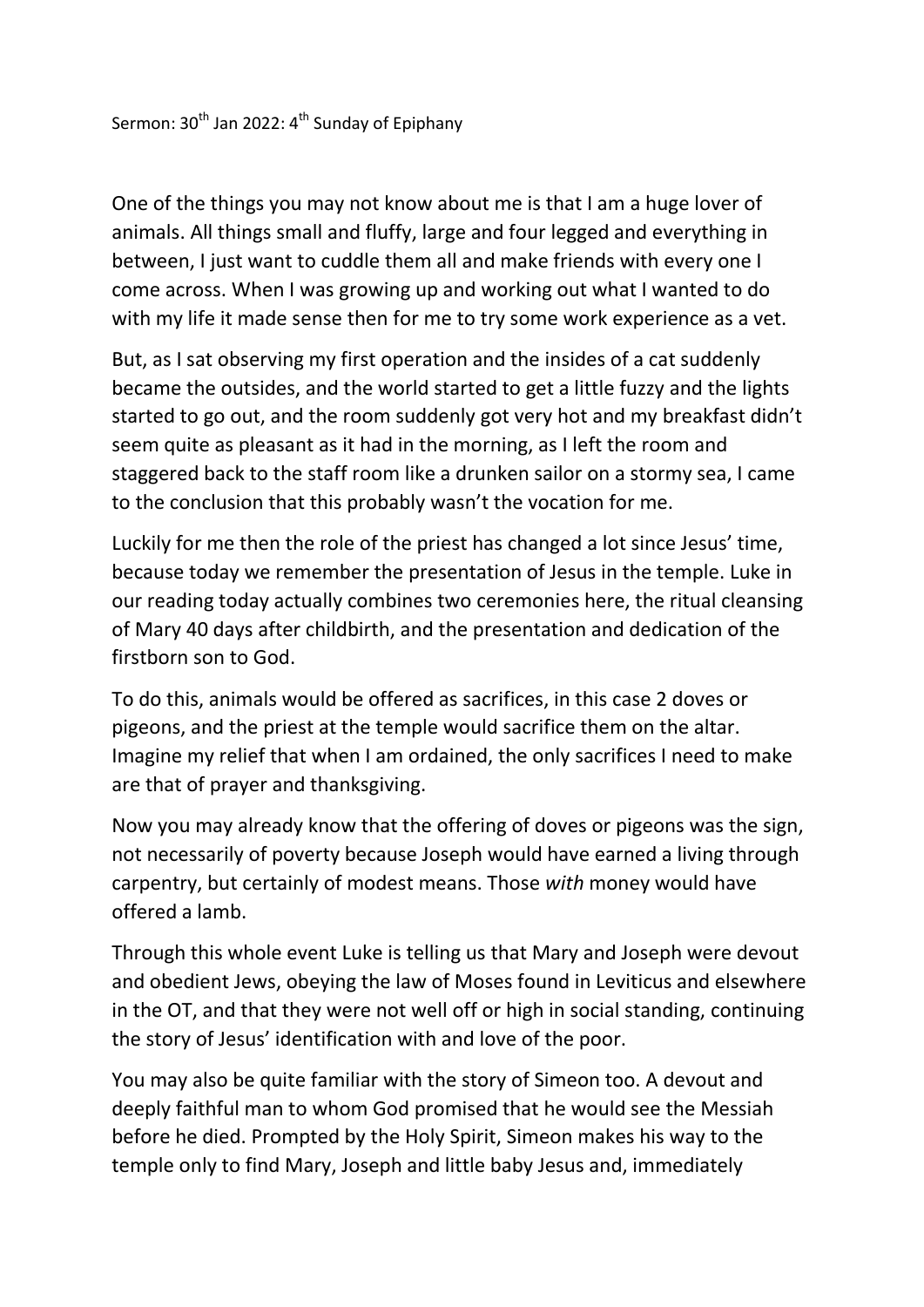recognising the importance of this little baby, praises God for fulfilling his promise to him and allowing him to see the miracle of Jesus, saviour of the whole world.

His words and prophecy over Jesus amaze Mary and Joseph, and have become famous and well used in Christianity, becoming known as the Nunc Dimittus sung at evensong or said in evening prayer. They declare the role that Jesus was to have not only for Israel, but the whole world.

They anticipate the suffering that is to come, and end with the warning to Mary that 'a sword will pierce your own soul too', often understood as a warning for the pain Mary will experience as she loses her son, or perhaps in Luke's gospel, for the pain she will experience in the division that surrounds her son.

What you may be more unfamiliar with though is what I want to focus on today, and that is the other person present that day, the prophetess Anna. Now in your pews there is a copy of some different depictions of the presentation of Jesus, I encourage you to have a look at it and to pass it around to those close to you when you finish. If you don't have sight of one now don't worry, but try to have a look before you leave.

**On the left There** is a beautiful image of Simeon crying out in joy clutching little Jesus, and there is loads of wonderful symbolism hidden within the image. However, what you might notice in the other images is what I found when I tried to find images of Anna. She is there, but she is often depicted in the background, peering over, secondary.

Indeed, as I tried to read in preparation for today, the commentaries that I consulted had pages upon pages of things to say about Simeon, and yet only 2 or 3 sentences to say about Anna. One commentator said that Luke presents Anna because it is 'perhaps in keeping with his desire to present 2 witnesses'. Is this the only reason?

Now yes, Luke is keen to present an 'orderly' account as he says in his own words at the beginning of his gospel, with careful investigation and reporting of his findings and yes, 2 witnesses would certainly be more credible than 1. But the inclusion of Anna is so much more important than that. Yet, as is often the case for the women, her words are not recorded and she is pushed to the side-lines.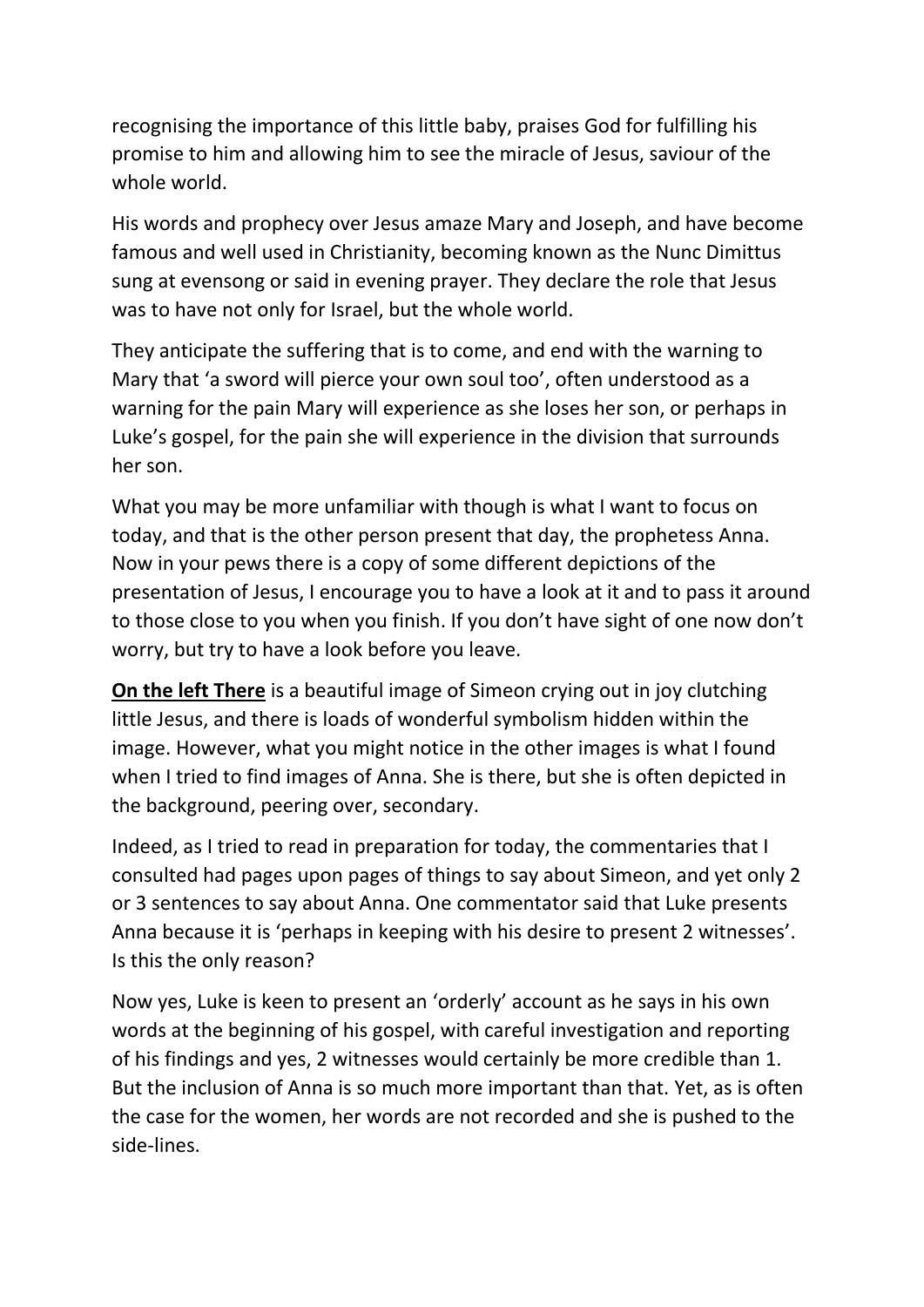But Anna is significant for several reasons. Firstly, Luke tells us that Anna is a widow who, since her husband's death has been faithfully waiting, fasting and praying in the temple area, day and night, for years and years. Depending on how you read Luke, she is either 84 or even 105 years old, still there, day and night.

Whilst the spirit prompted Simeon to come to the temple, God didn't need to prompt Anna, she was already there, always there. By the standards of their society Anna would have been bottom of the rung, elderly, widowed and unmarried, she would have been of little social importance, yet God saw her, God valued and rejoiced at her devotion, and God made sure that she too got to witness Jesus in the flesh. God spoke to Anna and the words we do not hear are words that God gave and trusted to her alone.

Secondly, I want you to notice what Anna does with the experience and information given to her. When we think of Simeon, you might, as I once did and as the picture portrays, imagine him as an old man. He *is* mentioned alongside the elderly Anna, and because he responds to this experience with Lord, 'you may now dismiss your servant in peace' we imagine that he is towards the end of his life.

But the Bible never actually tells us that Simeon is old, we don't know how old he was. But for Simeon, seeing the Messiah in the flesh is the absolute pinnacle of his life. That sensation of being so fulfilled in life that 'if I died now, I will die content, there is nothing else I have left to do or experience.' Whatever his age, Simeon is content and his life is complete.

But Anna does not respond like this. For her, even at 84 or 105, this is only the beginning. We're told that Anna began to speak to everyone about the child, telling everyone about him, informing all who came looking for redemption. Anticipation for the coming Messiah would have been high in this time, and perhaps there were even stirrings of rumours and news about a new-born baby in Bethlehem starting to travel.

Anna was so full of joy that she couldn't contain it. Telling everyone looking for such news that 'yes, he is here, she had seen him with her own eyes', passing on the good news. Anna was an evangelist, faithful and full of life until the end.

So there are 3 things that I would really like you to take away from todays look at Anna. Firstly, a call for the church to pay attention to the silenced voices in the world.